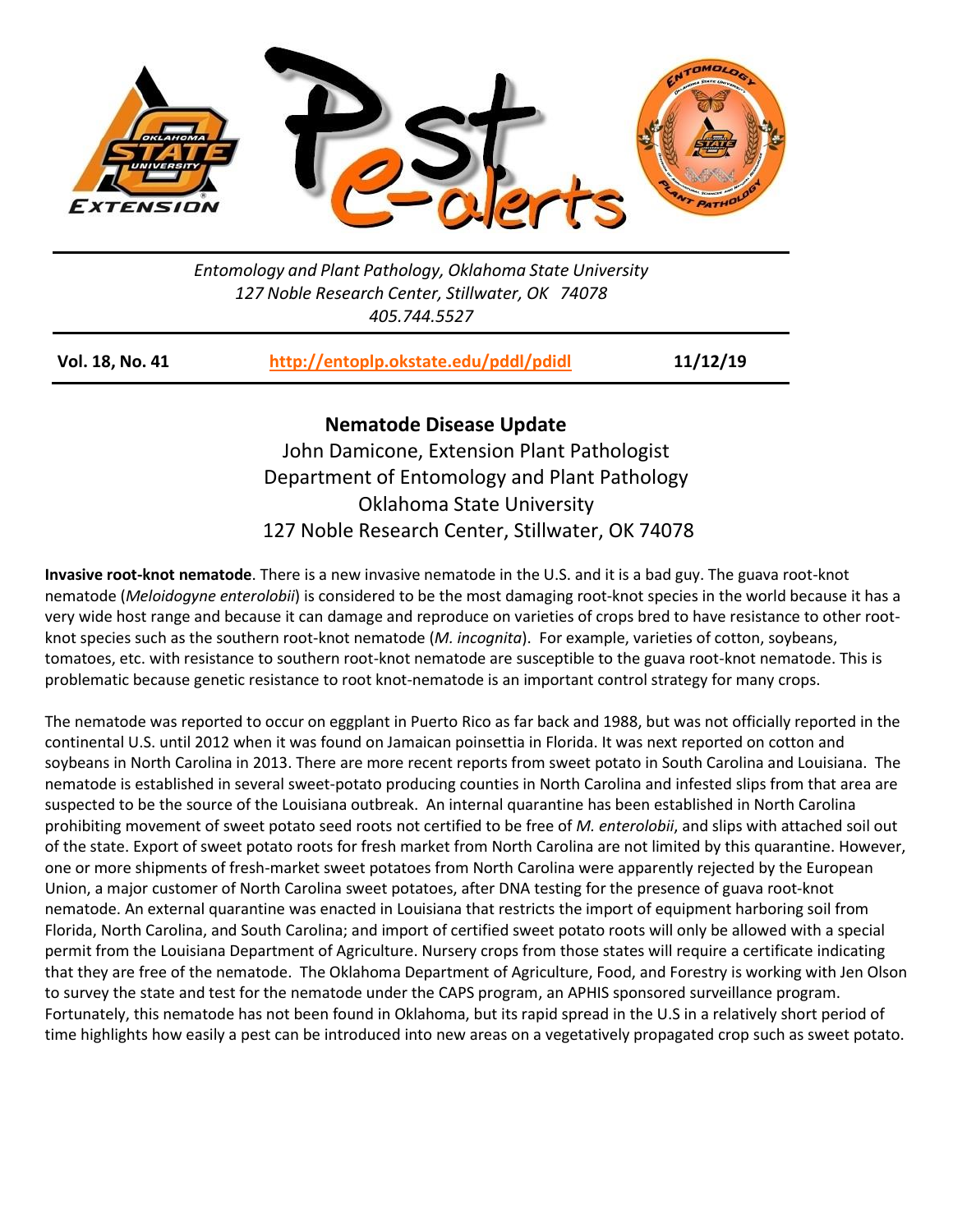The Guava root-knot nematode cannot be distinguished by symptoms. Both the Guava (Figure 1) and the southern (Figure 2) root-knot nematodes produce galls or swellings on sweet potatoes. The swellings or galls are produced from female nematodes feeding and reproducing on roots. The nematodes are differentiated now by PCR tests with species-specific primers. Sweet potato growers should only plant slips fee of soil or seed potatoes produced in nematode-free areas. A researcher from USDA/ARS at the Vegetable Research Lab in Charleston SC reported results of research from a strain of the nematode he obtained from North Carolina sweet potatoes found in a local supermarket! For this reason, I would advise against composting or spreading sweet potato peels, or discarding sweet potatoes on garden or farm soil. It is never a good idea to transplant plants and accompanying soil from unknown areas into vegetable gardens or hoop houses.







Figure 1. Galls (pimples) on sweet potato from guava Figure 2. Galls on sweet potato from southern Root-knot Louisiana State University)

Susceptible crops of interest in Oklahoma include cotton, soybeans, cucurbit vegetables, tomato, pepper, eggplant, potatoes, sweet potatoes, and southern peas. Locally important crops reported to be resistant or non-hosts include corn, peanuts, small grains, and grain sorghum. Producers who find severe root-knot symptoms on crop cultivars with resistance to the southern root-knot nematode should test for the presence of guava root-knot nematode by submitting samples for testing to the Oklahoma Plant Disease and Insect Diagnostic Laboratory here at OSU.

## **Effectiveness of the** *Mi* **gene for root-knot resistance in Tomato**

Root-knot nematode on tomato is a problem here in Oklahoma (Figure 3). There was an interesting presentation from Florida by Johan Desaeger, a nematologist at the UFL Gulf Coast Research Center on the effectiveness of this gene for rootknot nematode control in tomato. Tomato varieties with this gene have and 'N' designation, typically in combination with 'F' (Fusarium wilt) and V (verticillium wilt). 'Celebrity' is a well-known tomato variety with VFN resistance.

The *Mi* gene, named for resistance to the southern root-knot nematode (*M. incognita*) is also effective against the peanut root-knot nematode (*M. arenaria*) and the Javanese root knot nematode (*M. javanica*). It is not effective on the northern root knot nematode (*M. hapla*) or the guava root-knot nematode as described at length above. Apparently, northern rootknot occurs in Florida but only on strawberries. In Oklahoma, we believe the southern root knot nematode is the main nematode on tomato. Northern root-knot has been widespread on peanuts in Oklahoma and a few peanut fields have been observed with peanut root-knot. The take home here is the *Mi* gene is broadly effective as long as we don't import guava root-knot.